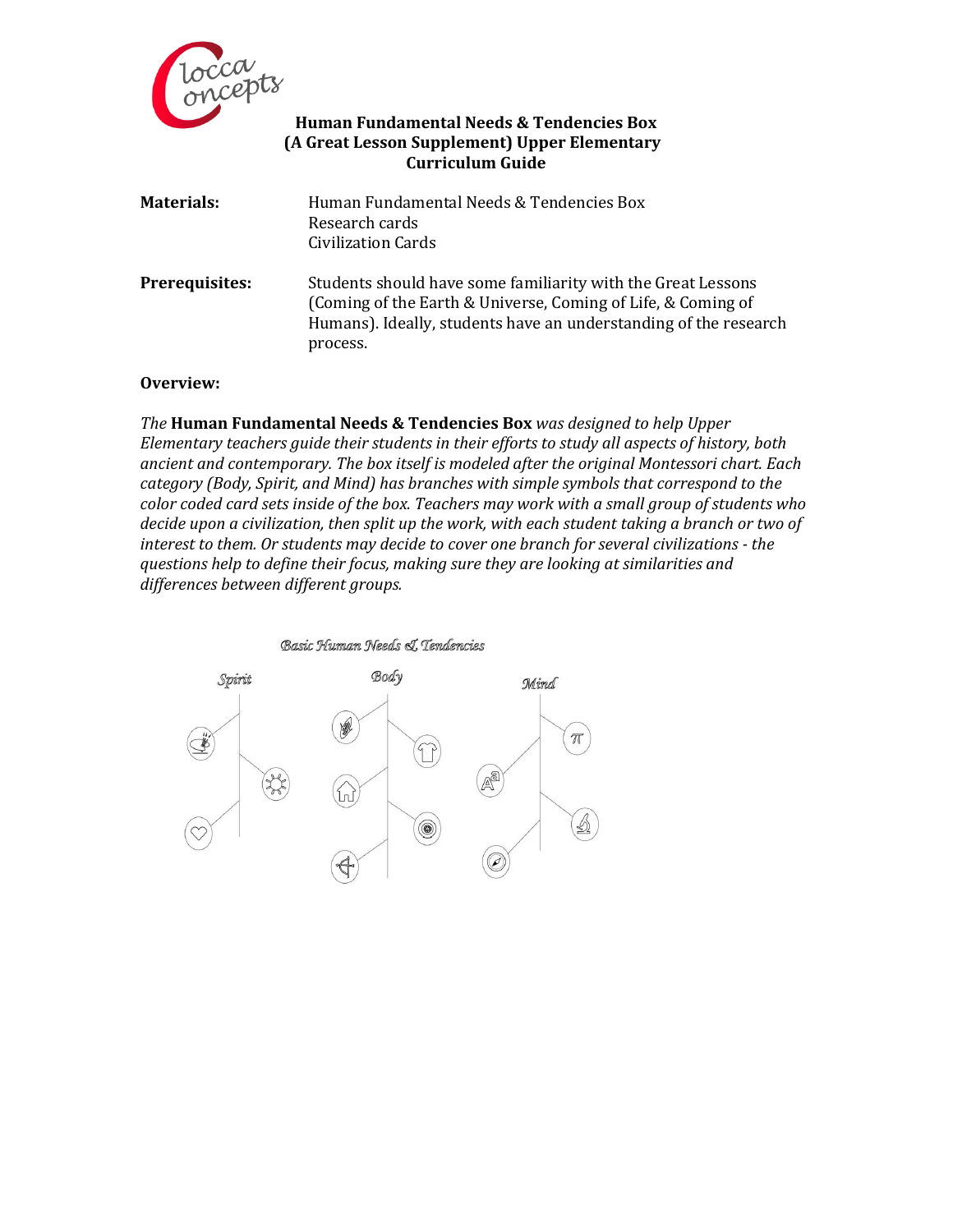## *Basic Presentation/Story of Fundamental Needs of Humans:*

*All human beings have these same basic fundamental needs. The very first human beings on earth had them; we still have them today. What has changed is how some of those needs are met. In the very beginning, human beings met their fundamental needs through what they found in the environment immediately around them, which makes sense because they were limited in how far they could get – they did not have ships and planes to import products from elsewhere. As modes of transportation have increased, shipping and transporting things from one part of the world to another has become more and more frequent and more and more common-place. Now we can buy things that are produced on the other side of the world - we can eat bananas year-round in the northern climates even though bananas do not grow there. As a result of meeting our material needs, the various economies of the countries around the world have developed; more and more complex ways of meeting those material needs have resulted in the different economies. Remember there are also spiritual needs: vanitas, faith, and cultural arts. The meeting of the spiritual needs have also been done in different ways by different groups of people around the world; the various ways of meeting spiritual needs have resulted in the different cultures: the things that have become common to a group of people living their lives together. In today's world, we are much more mixed up. We are faced every day with a variety of cultures, faiths and living choices.* 

## *Historical Explorations with Fundamental Needs of Humans:*

Civilization or Cultural Study:

- How the people met their needs should be part of all history stories told to the children – telling the children a little bit and helping them to seek out more information through research asking specific questions (how did they meet their need for food and how did those choices affect their lives?)
- Study of the origins of things used to fulfill human needs: "what foods by their name give us an indication of where they came from?" and "what foods have a name that might sound like they are giving us an indication of where they came from, but it's deceptive?" (French fries) – From where did the foods really originate? Apples: where did apples originate? How did they get spread all around the world? Animals – horses – where did they originate and how did they spread around the world? Why are there so few redwoods left in the world? And why only in those places?
- Explorations of the world: all explorations were related to the search for the fulfillment of the fundamental needs, especially food. What were the explorers initially seeking and what did they actually find?
- Different ways which people have come into contact with each other it is through this contact that everyone learned what others were doing: what they were eating, where they were living, how they clothed themselves, etc. Peaceful penetration – one group of people moves into an area occupied by another group and they get along harmoniously. Mass immigration – provide the children a few examples; why? Hunger, religious persecution, pestilence, war. War – think of what the people have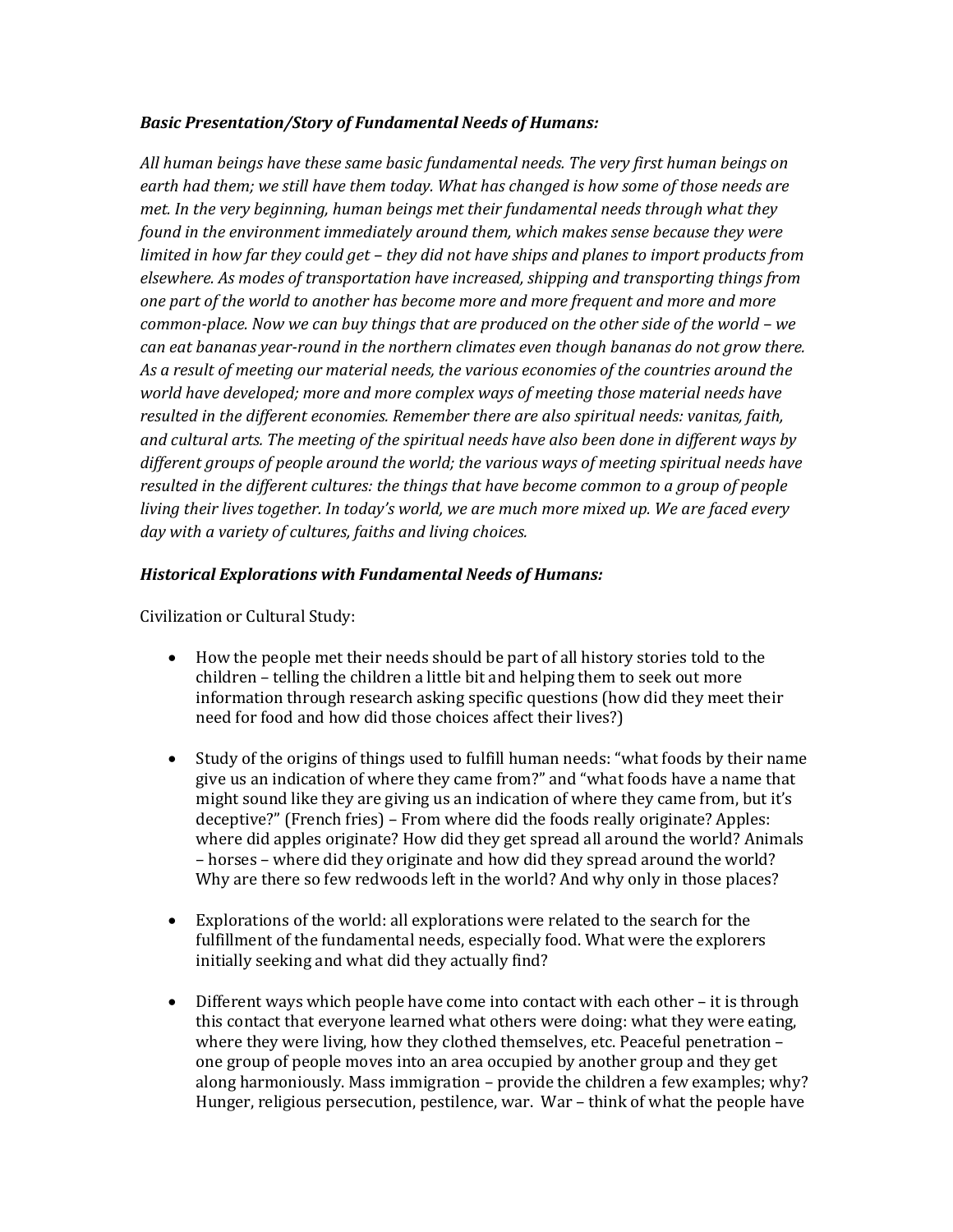learned from each other – the circumstances are far from ideal, but there is generally some level of cultural exchange – a sharing, people learning from each other. Trade and commerce –

 Three Stages of History: Hunting and gathering, agriculture, urban, industrial. The children are often very interested in learning about the nomadic people; are there still nomads today? Yes. How agriculture began in different parts of the world – the plow being one of the very early inventions of human beings that helped them meet the need for food – first example of lever (who had the plow and who didn't have the plow?) Understand the importance of agriculture, the developments in food production

During Upper Elementary, the student should be able to work individually or in small groups to investigate more specifically one of the fundamental needs or one category within the fundamental needs in terms of a culture or civilization. Clocca Concepts has provided a set of 20 civilizations/culture cards for further investigation and to orient the student and fundamental need research within a specific time, geographical location, & culture.

These types of investigations can go on in the classroom in a couple of different ways: vertically and horizontally. If history is studied vertically means it is being studied chronologically – studying a particular group of people from the beginning to the end of what is known about them. A horizontal approach is a comparative approach – it is much more interesting. Early agriculture is studied in comparison to agriculture in other areas of the world simultaneously; simultaneous civilizations (where each located, life in each – similarities and differences).

Presentation: Single Civilization/Cultural Study

- 1. Begin with an overview on the Civilization/Culture to be investigated. Online resources are available.
- 2. Divide the classroom into 12 groups, each taking one branch from the Chart of Human Needs and Tendencies. Students use the questions as a starting point for their research, adding their own as they occur, and come back to present to the group as a whole.

Presentation: Single Branch Investigation

- 1. Begin with an overview on the Branch of the Fundamental Need that you will be exploring in detail.
- 2. Assist the student(s) develop the scope of their focus on this branch. Use the question cards to help guide them with their research.
- 3. Students can present the final project in many ways, including making a new set of cards for the BC/AD timeline.